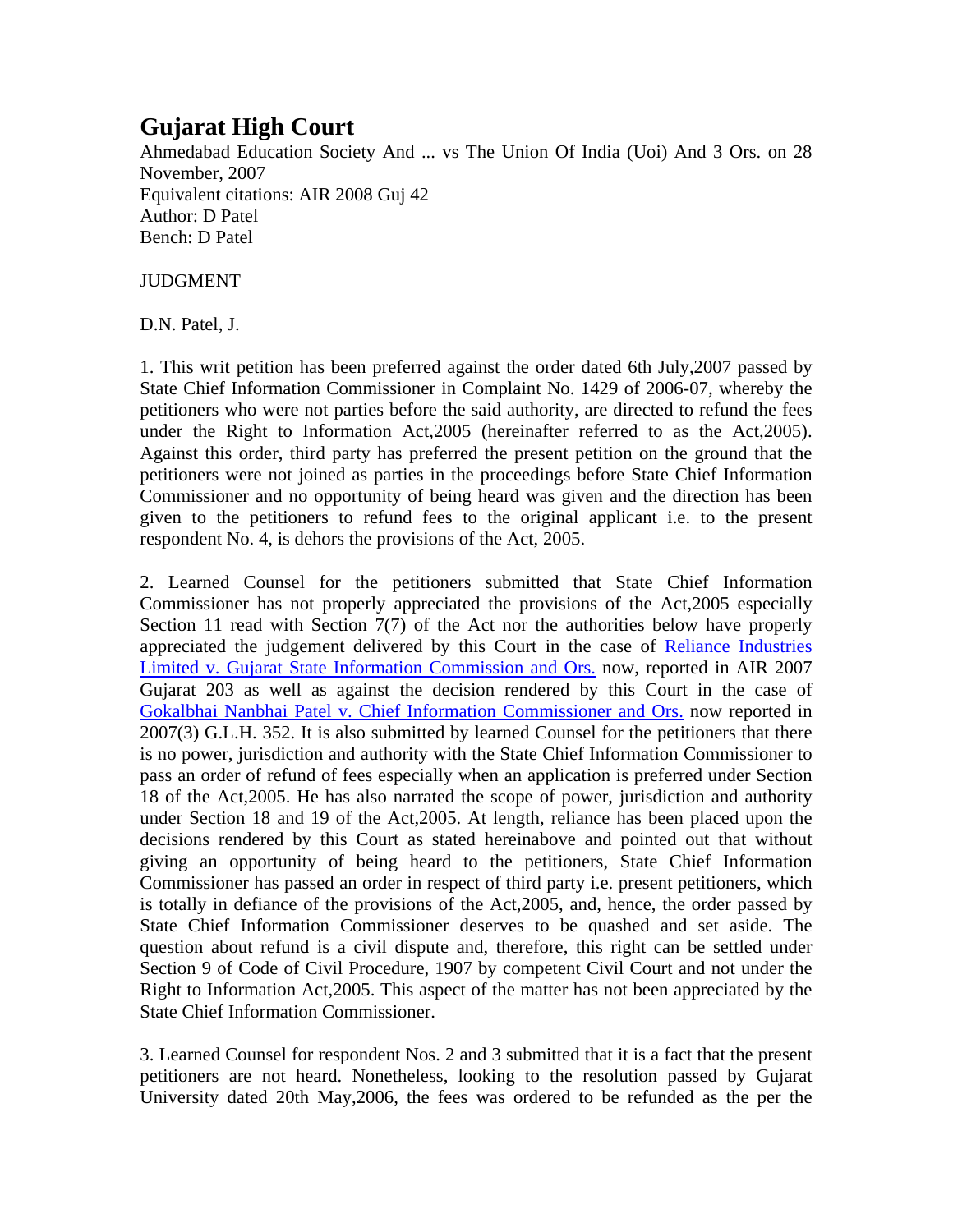impugned order and the petitioners are running the college and are bound by the resolution passed by Gujarat University.

4. Respondent No. 4 has refused to accept the notice.

5. Having heard the learned Counsel for both the sides and looking to the facts and circumstances of the case, the order dated 6th July,2007 passed by State Chief Information Commissioner in Complaint No. 1429/2006-07 (Annexure G to the memo of the petition) deserves to be quashed and set aside, for the following facts and reasons:

(i) It appears from the facts of the case that the present respondent No. 4 has preferred a Complaint under Section 18 of the Right to Information Act, 2005. As per Section 18, the complaint can be preferred before the State Information Commission and Chief Information Commissioner can initiate an inquiry and can impose penalty as per Section 20 of the Act,2005. While holding inquiry, as per Section 18(3) of the Act,2005, State Chief Information Commissioner has been clothed with powers of the Civil Court under the Code of Civil Procedure,1908, in respect of summoning and enforcing the attendance of persons and compel them to give oral and written evidence on oath; requiring the discovery and inspection of documents; receiving evidence on affidavit; requisitioning any public record or copies thereof from any court or office. But so far as refund of fees is concerned, it is a matter to be decided by the Civil Court of competent jurisdiction under Code of Civil Procedure,1907. State Chief Information Commissioner has no power, jurisdiction and authority under the Act,2005 to pass an order of refund of the fees and, therefore, the impugned order deserves to be quashed and set aside.

(ii) Looking to the impugned order passed by State Chief Information Commissioner, it appears that though the order has been passed against the petitioners, they have not been joined as parties in the proceedings. No notice or summons were issued to the present petitioners. Thus, without giving an opportunity of being heard to the petitioners, the impugned order has been passed and, hence, the order deserves to be quashed and set aside.

(iii) It ought to be kept in mind by State Chief Information Commissioner that whenever any order has been passed against any person or institution, the same ought to be heard. This is a bare minimum requirement. In the facts of the present case, this bare minimum requirement of hearing, has not been complied with and a civil dispute has been decided by the State Chief Information Commissioner, as decided by this Court in the case of Gokalbhai Nanbhai Patel v. Chief Information Commissioner and Ors. now, reported in  $2007(3)$  G.L.H. 352, especially in para  $9(iv)$  and  $(v)$  as under:

(IV) Whenever any applicant is applying for getting any information about third party, such information shall be given by Public Information Officer under Section 7 of the Act,2005, only after following procedure prescribed under Section 11(1) of the Act,2005 and also keeping in mind Section 7(7) of the Act,2005. Here no such opportunity of hearing was given to the petitioner by Chief Information Commissioner.